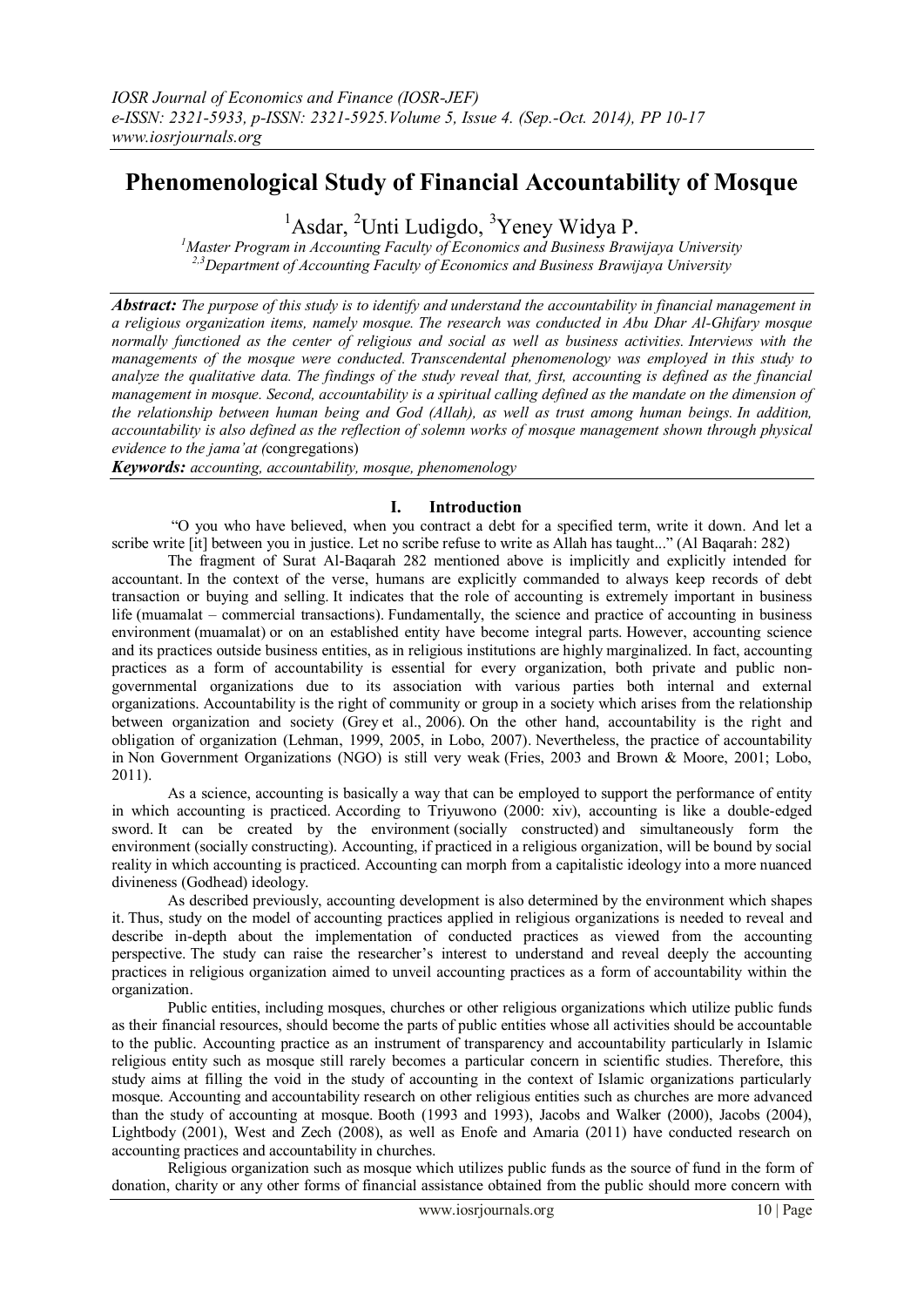the transparency and presentation of financial statements. It is based on the reason that the main source of funds is obtained from permanent or temporary donors. The donors need to know where and what the donated funds are used. In practice, so far, donors are more likely to entrust it all to mosque welfare board based on the assumption that they are trustful people.

Therefore, this research was conducted to explore the accountability occurred in the scope of the Islamic organization namely mosque. The main focus of this research is on how accountability is defined by the mosque management. The results of this study are expected to provide an overview of accountability concept comprising both material and non-material accountability concepts. The non-material concept is what can be used as a tool to legitimize the moral (spiritual) power which has been marginalized in conventional accounting. This study is expected to provide understanding on accountability concept in Islamic view. In addition, this study was conducted to embody the existence and usefulness of accountability as a form of accounting on this entity and maximize its role as development instrument of da'wah in mosque.

# **II. Research Method**

## **1. Research Design**

This study employs qualitative study using transcendental phenomenology as the research approach aimed to enter the people's perspectives and seek understanding on the underlying reason of their opinions (Mudjiyanto and Kenda, 2011). Phenomenology attempts to classify conscious acts performed and predict future actions viewed from aspects associated with it. All of them come from how people interpret objects in experience. Therefore, phenomenology is also defined as the study of meaning, in which the meaning is broader than just the language it represents. According to Moleong (2010: 15), phenomenological research is a study on the experience of awareness dealing with the question as how the division between subject (ego) and object (world) appears and how the divisions of things in this world are classified. This approach is necessary to develop the basic understanding of accounting practices in religious organizations.

Specifically, this study uses transcendental phenomenology as the guideline for examining the meaning of accounting practices in a religious organization. Transcendental phenomenology (also called classical phenomenology) is triggered by Edmurt Husserl (1859-1938) in his great work entitled Logical Investigation (1900). Husserl is a physicist and mathematician who first focused on the fundamental issues of how we can identify the world through research he conducted for ten years. His focus of attention is on a thesis stating that our daily lives and the essence of object and experience become blurred with concept taken for granted which later becomes a general truth (Ardianto and Anees, 2007: 128).

Husserl believes that the core of phenomenological research is to purify natural attitude in everyday life aimed at carefully translating it as an object of philosophical study as well as describing and measuring its essential structure (Natanso, 1966 in Ardianto and Anees, 2007: 128). According to Husserl, in phenomenological research, people can study the manifestation of experience from the perspective of those who directly experience it, as if the researcher experiences it (Kuswarno, 2009). In short, phenomenological approach allows meaning to reveal itself.

Thus, the researcher asserts that phenomenological method is an appropriate method to investigate and explore actions, activities or daily habits performed by informant, in relation to the meaning of accountability practices applied in the scope of religious organization. From the perspective of phenomenology, researcher will understand in depth the meanings contained in social realities such as the integration of Islamic values in the accountability practices in mosque management.

# **2. Research Site**

Research site deals with the unit of analysis will be studied. Research site in this study is Abu Dhar Al-Ghifary Mosque located at Griya Santa Residence, Malang. The selection of this research site is motivated by the researcher's interest to investigate the accountability applied and understood by the mosque management. The management of Abu Dhar Al-Ghifari Mosque in its development attempts to make it as a beacon or center for activities not only limited to worship in the sense of prayers but also as a business center managed in Islamic way. The mosque tries to put its role in an attempt to re-realize the existence and functionality of mosque in the dynamics of community life.

### **3. Determination of Informants**

The main data source in this study is informant. Informant is a person who provides information about the situation and condition of research background (Moleong 2011:132). There are no standard criteria for selecting the number of informants to be interviewed in this study; hence, the determination of informants employed snowballing sampling method. The number of informants is not determined in advance since it depends on the adequacy of the data (Mulyana, 2004: 182). The use of this method for determining the informant allows the involvement of parties outside the research site deemed to know and understand the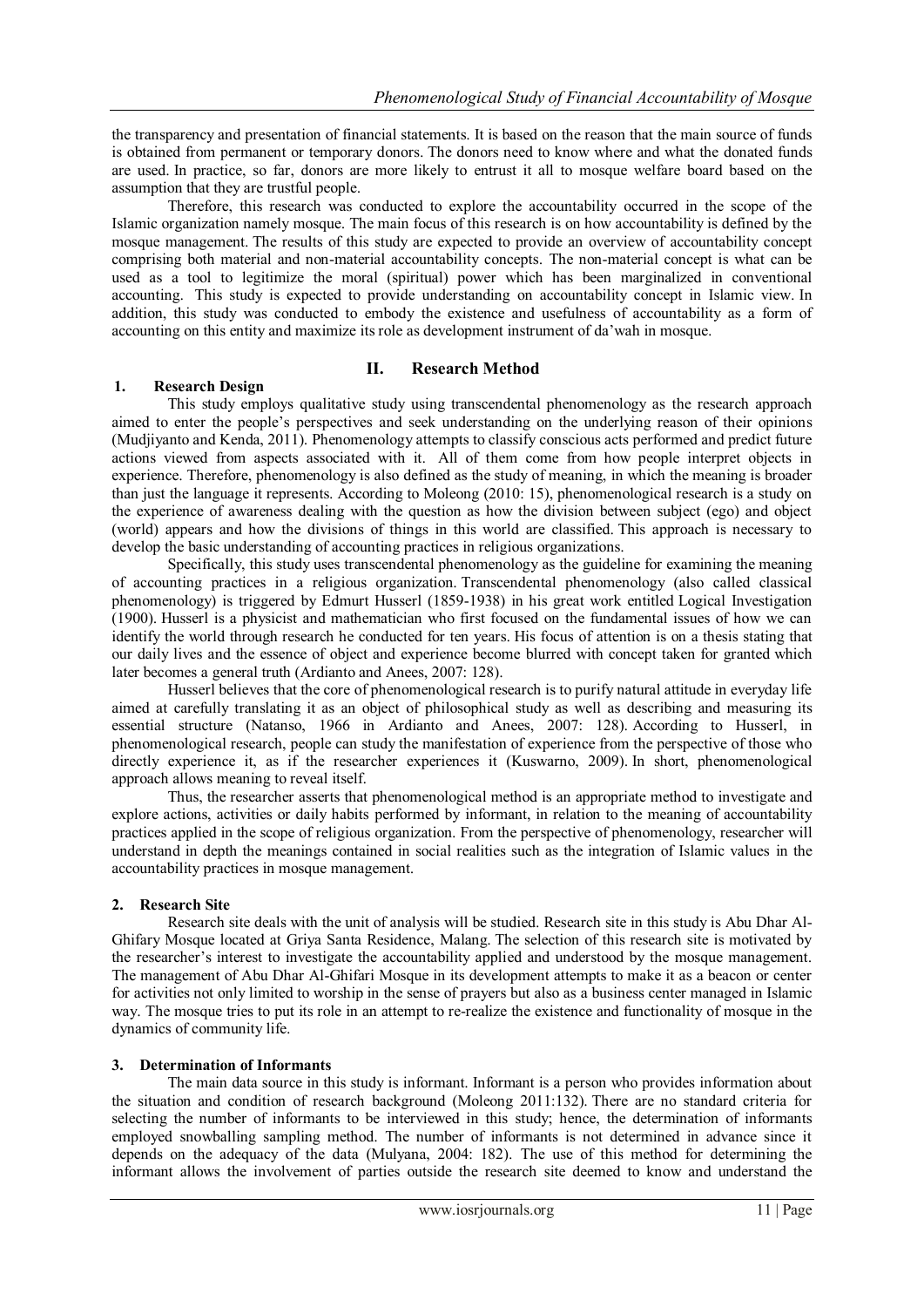research problem (Bungin, 2006: 132). In addition, snowballing sampling is employed because the researcher did not know yet the informants to be interviewed in depth.

In searching for informants, the researcher set the gate keeper (the key person) who can first receive and provide helpful information concerning who can be interviewed (Bungin, 2007:77). The informants employed as research objects in this study are the members of the Welfare Board of Al-Ghifary Mosque including the head of the organization, chairman of mosque managers, organization treasurer, mosque daily treasurer, and board members of the Al-Ghifari mosque management. Informants were purposively selected based on their task, involvement, and active role in the mosque activities.

## **4. Data Source and Data Analysis Method**

In qualitative research, words, actions and reflections of research objects are the primary data sources used for interpreting reality. According to Lofland and Lofland, (1987 in Moleong, 2005:157), main data source in qualitative research are words and actions. While other data such as personal documents, official documents, books, archives and scientific magazines serve as additional data. In this study, the researcher obtained the primary data by conducting direct observation, collecting documents related to the needs of the study and formal and informal unstructured interviews were carried out in a variety of situations to establish familiarity with the informants. Data analysis method employed in this study is transcendental phenomenology consisting of four stages, namely epoche, phenomenological reduction, imagination variation, synthesis and essence (Kuswarno, 2009: 48-53).

# **III. Results and Discussion**

# **1. Description of Research Object**

Abu Dhar Al-Ghifary Mosque is one of the mosques whose existence is quite real in Malang. This mosque has many active jama'at (congregations). According to the data center of Abu Dhar Al-Ghifari Mosque, currently, the number of active registered congregations on DCM has reached more than 500 people. Abu Dhar Al-Ghifari Mosque was founded in 1996, occupying a land area of 27m x 48m, and located at Griyasanta Block E No. 219a, RW. 16 Lowokwaru subdistrict, Malang.

Abu Dhar Al-Ghirfary Mosque carries a slogan "Stand Upon All Groups". This is motivated the reluctance of the mosque managers to create primordial social classes, thereby reducing its own existence in mosque da'wah. Therefore, the worshipers of Al-Ghifari Mosque tend to be more pluralistic than other mosques in general. We can find people coming from various groups including NU, Muhammadiyah, Ikhwan or from the Salafi.

The Mosque Welfare Board tries to make the mosque as a center of da'wah and other social activities. It can be seen from the social programs offered by Al-Ghifari mosque such as the establishment of health clinics, cooperatives, TPQ, Islamic boarding school intended for university students, kindergarten, guest house and daily Islamic studies. It is expected that all of the offered facilities are able to take the role of mosque as in the time of the Prophet, where mosque becomes the center of spiritual formation and da'wah intended to overcome the condition of society which encounters extraordinary moral degradation.

### **2. Accounting: Financial Statement in Mosque**

Almost all institutions including foundations, social and religious organizations need accounting for various purposes. Etymologically, religious organization can be defined as an organization focusing on activities associated with a particular religion in addition to issues concerning with worship and performing all obligations related to a particular religion or belief (Bastian, 2007:216). Religious organizations can refer to organizations existing in mosque, church, chapel, temple or pagoda, and other organizations outside religious organizations dealing with the field of religion.

The forms of accounting or financial reporting in religious organizations are commonly still very simple, in which the form of financial reporting is usually in double entry book keeping which displays the balance of financial income and expenses only. However, accounting in religious organization has a significant role. In fact, accounting is applied in religious organization has a close relationship with the application and accounting treatment in public domain. Public domain here covers the members, community, or religious followers in concerned religious organizations (Bastian, 2007: 217). Accounting becomes very important, as revealed by the treasurer of the mosque below:

"Accounting in the mosque is important, especially if there are a lot of financial transactions. In my opinion, it is very important and cannot be ignored, if it deals with people's money."

From the interview above, the researcher believes that accounting as a form of financial records in mosque can be well received in the context of the Al-Ghifari mosque. Accounting is employed as a form of accountability in terms of financial management applied by the management of Al-Ghifari Mosque. Despite the fact that accounting practices in social setting particularly in the mosque do not yet fully apply the accounting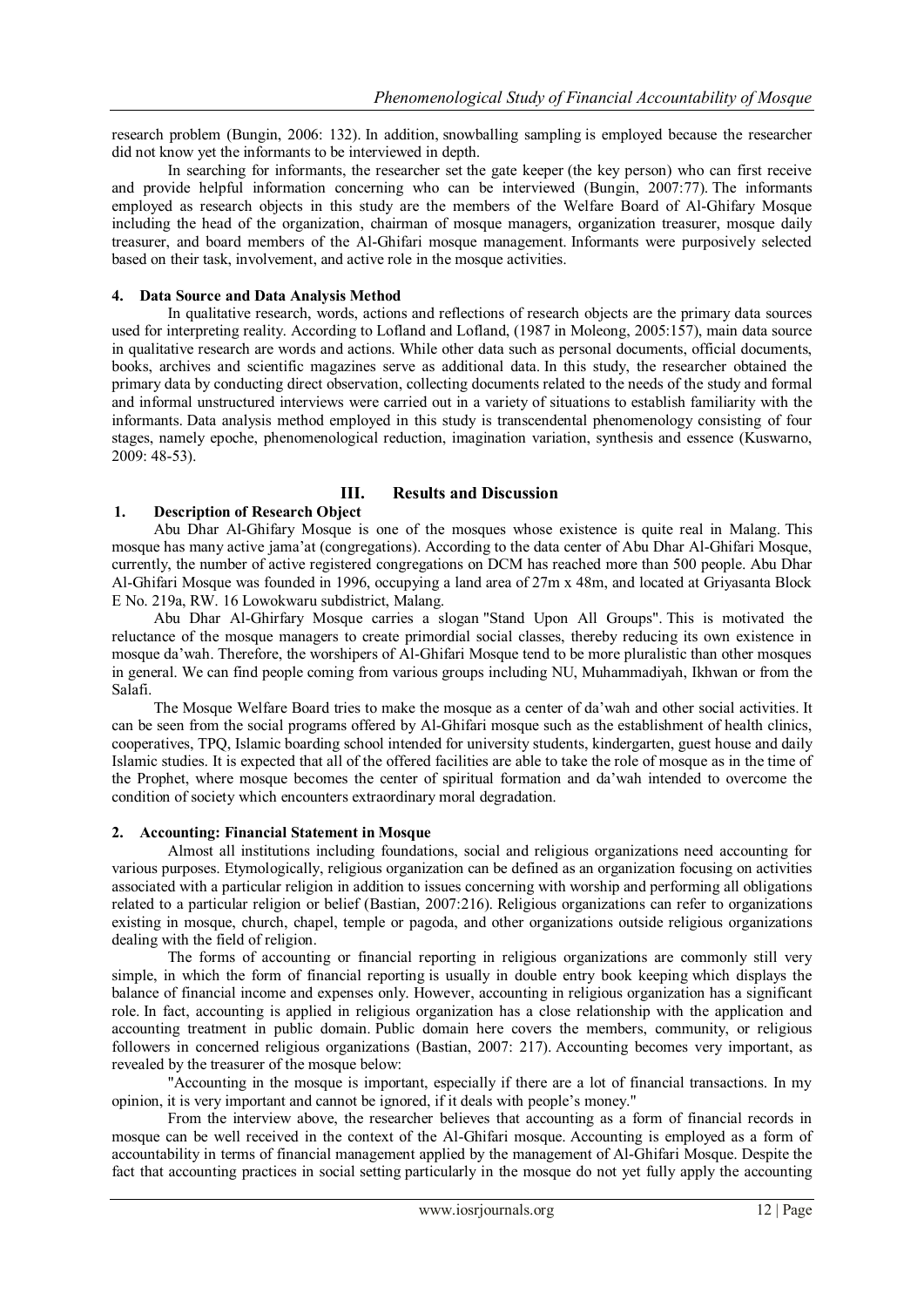concepts serves as the standard application of accounting on a non-profit organization, at least not from the findings of investigations and interviews reveal indications and strong concern on the implementation, use and acceptance of accounting practice as an important instrument in fostering accountability in religious organizations, as mentioned by one informant (MR) – the treasurer of the Al- Ghifari Mosque:

"They think that I have concern on those kinds of activities, and then they consider my background that I have financial literacy while they don't have sufficient knowledge on finance. They wish the finance in this mosque to be managed professionally by considering that there is a high cash flow here."

From the explanation of MR above, it can be concluded that accounting as a form of financial records in a mosque has been attempted to be applied appropriately and in social setting this study can be well received. Fundamentally, accounting is the product of its environment (Triyuwono, 2009). Accounting itself can be shaped by the environment in which accounting is applied. MR as a treasurer has sought to apply accounting that could be compatible with the working pattern of the Al-Ghifari Mosque. This finding is in line with the research finding revealed by Jacobs and Walker (2001) which indicates that accounting practices to be well received in the context of religious organizations and capable of supporting a bridge between spirituality and spiritual practices of the members both individually and in group. Mosque which possesses good administrative and bookkeeping system will produce quality financial statement. This financial statement is published to the congregations so that it is expected that this statement ultimately encourages the congregations to feel safe donating their donation to Al-Ghifari Mosque.

## **3. Accountability: Spiritual Action – Amanah (Trust) in the Dimension of Human Relation with God**

Islam has its own perspective concerning with accountability. Accountability in Islam is always associated with the trust. In Islam, all is deposited to trustful human beings. The concept of trust itself is a universal part which is later revealed to be accountable (accountability) – a western concept derived from agency theory. The concept of trust is basically a concept older than the concept of agency relationship contained in agency theory. The concept of trust was born in the advent of Islam in the Arabian Peninsula approximately in the 6th century BC. This concept is much older than the concept of agency triggered in 13th century AD since Barle and Mean (1932) proposed the idea of ownership separation and control in the company that gave birth to the concept of agency relationship. In the concept of agency relationship, it is assumed that there will be a conflict between the interests of management and owner (Muwanah, 2010:203).

Accountability as stated by Triyuwuno (2009) is the metaphor of trust in the perspective of Islam. Trust in Islam is transformed into such behaviours as honesty, justice, accountable, and transparent. In relation to financial management in the mosque, accountability is closely related to the principle of the mandate contained in the Koran, such as in Surah Al-Baqarah:283; An-Nisa':58; Al-Anfal:27 and Al-Ma'arij:32. These verses explicitly discuss how Islam addresses behaviour in the context of trust and obedience in conducting transactions (tha'at/ worship). In the context of muamalah (commercial transaction), the amanah (trust) is associated with one's obligation to be honest in paying debts, keeping promises, keeping secrets and others. While in the context of tha'at, it means executing all commands of Allah and leaving His ban (Shihab, 2008).

Mosque as a trustful religious organization must be responsible in its management, not only to the community (congregation) but also to God as its stakeholders. BB – one of the informants – asserted that mosque management should strive to be always responsible for the mandate entrusted to them. "Although there is no demanded liability from jama'at (congregations), but the liability is delivered to the God". Furthermore, based on the Qur'an 21:107, liability is not only limited to human welfare but also humans and other creatures (Rahmatallil Alamin). In the construction of mosque culture, trust and accountability behaviours are closely related, in which the understanding on amanah (trust) behaviour must be carried out by human being as the world's leader appointed by Allah and will be reflected in their daily actions. This understanding will encourage human being particularly mosque management to always be and act according to Shari'a law as mentioned by AD – the head of Mosque Welfare Board.

"Sometimes as the head of mosque management, I announce the details (financial management) for informing the donators that financial management in this mosque is trustful."

In this context, the implementation of trust is construed as reporting transparently to the congregations as the form of accountability applied by Mosque Welfare Board to God by means of transparency and openness to the congregations and donors. In islam, God firmly commands humans to always behave in trustworthy as asserted in Surah An Nisa': 58.

Amanah (trust) is a very urgent matter. Amanah is the demand of faith whereas treacherous is a sign of the loss of faith and the start of the pervasiveness of disbelief in oneself. Prophet Muhammad stated that:

"There is no faith in people who have no trust in them, and there is no religion in one who cannot hold his promise." (Reported by Ahmad 3/135, Ibn Hibban in his Saheeh Mawarid azh-Zham'an-47, al- Bazzar in its musnad Kasyful Astar-100, cf. Albani in Sahih Al-Jami 'Sagheer-7056).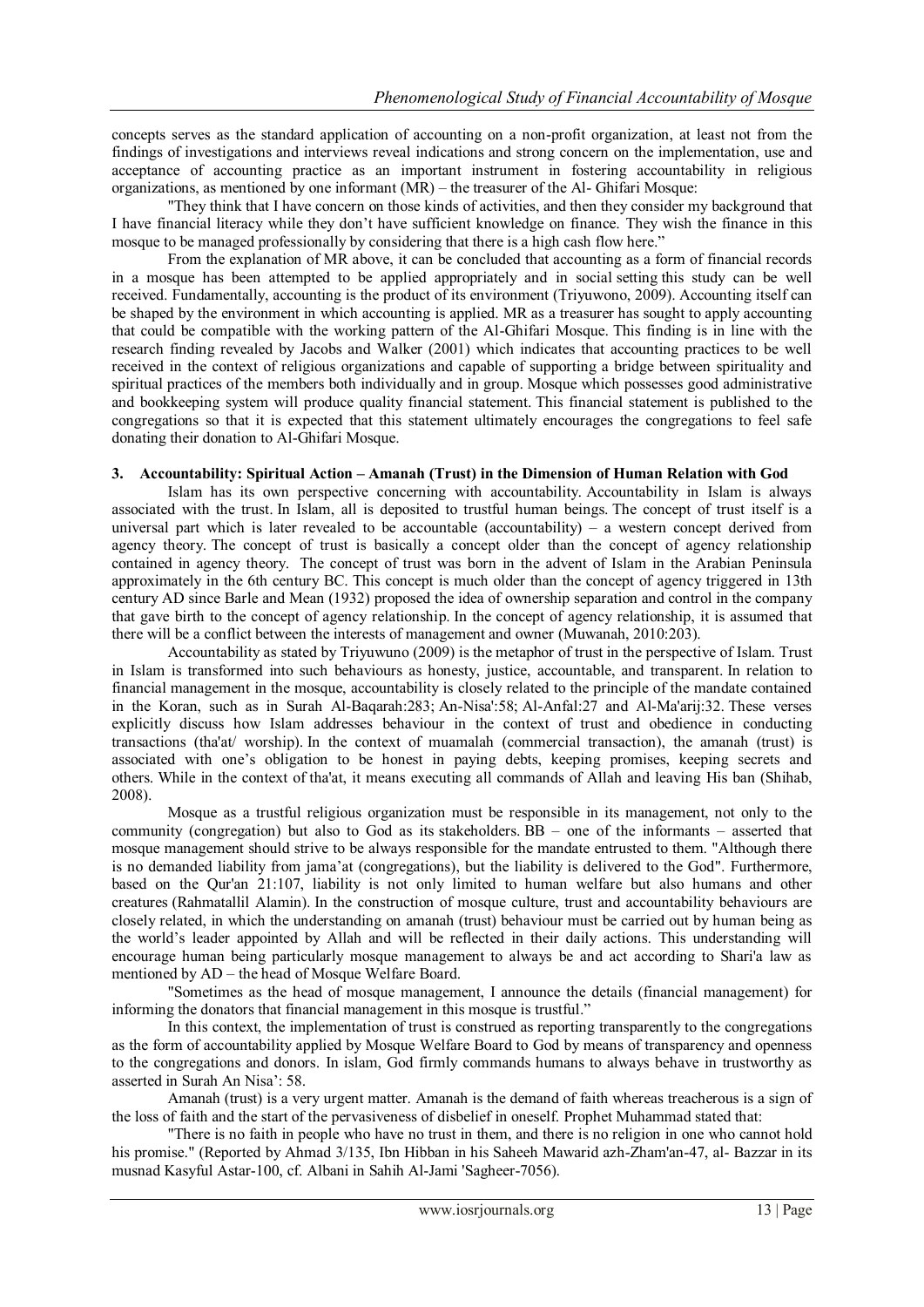The concept of trust has a prominent effect on the trust management formulation and the ideas and practices of accounting. Amanah (trust) is a symbol which has social and economic meanings (Triyuwono, 2004). It is expected that the belief in the existence of reckoning (calculation) of Allah over every mandate vested in the mosque will further promote the establishment of good accounting practices as a reflection of accountability based on Islamic spiritual values as described by DN as follows:

"When there is a question why should mosque concerns with these issues, while so far the congregations are quite satisfied with the mosque management. Those are transcendental values that evolve in the mosque management. Although there is no demand, (we are) transcendentally demanded to be accountable. It is a call. In other words, why not the mosque performs right acts? Well, although we are not demanded, we are bounded with transcendental commitments.

Therefore, it can be concluded that the financial statements created by the mosque is not solely based on the worldly interests, but the practice of accounting as a kind of spiritual action. In this spiritual action, the behaviour of mosque management is based on sincerity solely to seek the pleasure of Allah. On this spiritual level, accounting and accountability practices are addressed as "whisper of conscience" and "soul calling". In this case, accounting practices are returned to its essential functions and applied with a solid morality nuance in which principles of honesty, empathy, love and concern for others become dominant.

This spiritual action causes the mosque management no longer merely calculate the profit or loss and in other words they are no longer affected by worldly interests. It is encouraged by soul calling because it contains spiritual values. Accounting practices driven by spiritual action can be implemented optimally if in all our daily activities, we put God as the main stakeholders. This is the principal difference between conventional accounting practices and accounting practices which are based on spiritual action. We put God as the sole owner of interest (the ultimate stakeholders). Accountability is translated as accountability in Mahsyar Desert (reckoning day) – the eternal court of human behaviour.

A good Muslim, in his commercial transaction activities should uphold spiritual values. The principles of fairness, honesty, transparency, ethics, and morality are the breath of any form of commercial transactions. Therefore, a Muslim is required to always be honest and uphold good conduct to anyone, including family or others, avoiding actions reprehensible, let alone hostility, both in business and social interactions in general as mentioned in the following God's Word:

"Indeed, Allah orders justice and good conduct and giving to relatives and forbids immorality and bad conduct and oppression. He admonishes you that perhaps you will be reminded." (An-Nahl: 16, 90)

As a servant of God who is given the mandate to manage the congregations' fund, the mosque management should keep the amanah (trust) placed in them as commanded in Qur'an and Sunnah of Rasullullah (s.a.w). If mosque management always hold Qur'an and Sunnah of Rasullullah (s.a.w) as the guidance in running the organization, thus transparency and openness of the material and non-material information to the congregation will always be upheld. This is in line with the following God's Word:

"By which Allah guides those who pursue His pleasure to the ways of peace and brings them out from darknesses into the light, by His permission, and guides them to a straight path." (Surah Al-Maa'idah [5]: 16)

The mosque management realizes that this life is so temporary, and eventually humans will leave this mortal world toward the natural immortality. Managing mosque provides an opportunity to accelerate good conducts. As Mr. DN asserts that one day when the later time of our lives has ended, our true friend in the grave is our good deed. That is why even though the mosque management does not get any compensation from the mosque, they try to do their best to manage the amanah (trust) of the congregations just purely to expect the blessing of God.

# **4. Accountability: Amanah - Trust in the Dimension of Human Relations with Humans**

The fundamental concept of accountability in general is a person's accountability for his actions to another party a mandate conferred. Related to the application of the accountability concept, the practical conceptions are often not the same or not in line with many things that shape it, both internal and external environments of the organization. The question is how the objects of this study interpret the concept and form of accountability in the context of religious organization.

For a research subject, the term accountability is often interpreted the same way as the term accountability which means an obligation to provide reports and explanations of behaviour (actions) of a person. MR as the Treasurer revealed that financial report is the mosque's efforts to minimize potential suspicion of the congregations and also as an instrument of accountability to donors who have set aside a portion of their funds to be donated to Al-Ghifari Mosque. It is recorded in the interview as follows:

"Although basically the congregations do not very concern with the cash flow recording since they think that it is impractical for the mosque management to cheat. They believe that the mosque managers are trustful people. But Mr. Ahmadi as the head of mosque management realizes that it is essential to prevent the emergence of congregations' suspicions."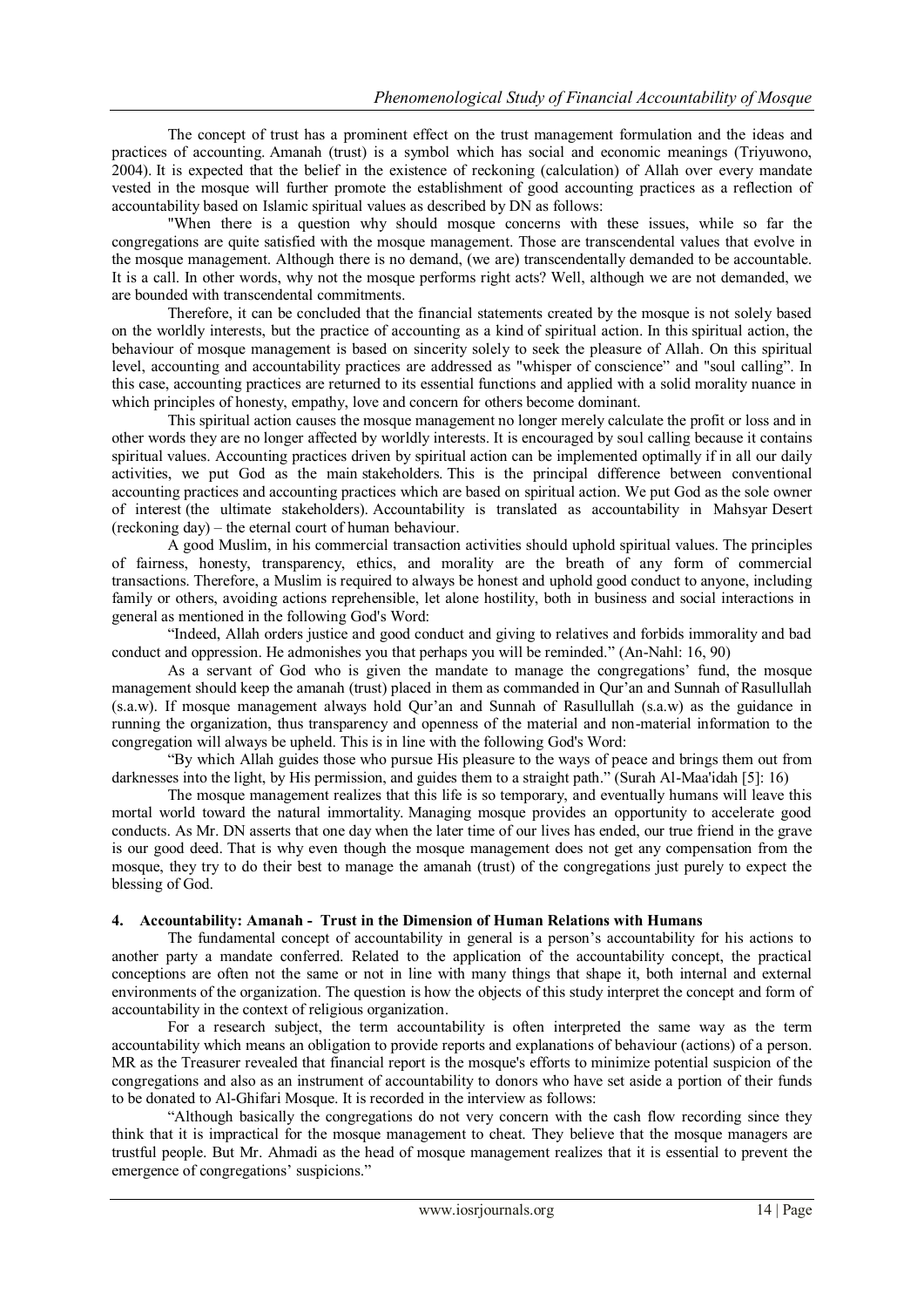"I always make a monthly financial report that is usually attached in the bulletin board over there. The total accepted donation is also announced every Friday. It is also published in the bulletin of Al-Ghifari Mosque".

From the above argument, it can be concluded that financial statement is one of the means used by the mosque management to always encourage the emergence of amanah (trust) attitude and trustworthy (trustable). Detailed financial recording conducted by the mosque management does not mean that there is any loss of trust among or between the Al-Ghifari mosque management and the congregations, but the detail records is only aimed to keep the amanah (trust) itself. Therefore, when the donors delegate their donation to the board, it is of course because of lack of trust. Recording and reporting transparency is used as a mechanism to maintain the donors' trusts. Even in the Qur'an (2: 282), it is explicitly commanded to record in the case of commercial transactions in such cases as dealing with money and accounts payable.

It is implied that accounting practice is basically the management's efforts to maintain the mandate given by the donors. Congregations' trust the mosque management does not mean the board has been detached from its financial reporting obligations. MR himself affirmed that financial statements should always remain to be made each month, despite the publication of information on the board sometimes is not too concerned by the congregations. Nevertheless, MR is aware that as a non-public organization, especially now that the mosque has been under an organization, the mosque manager is obliged to publish its financial statements. This is done no longer based on the moral impulse and ethical behaviour alone, but it has become a demand.

In addition, MR as the treasurer also revealed the importance of the preparation of the financial statements due to the obligation of institutions to continuously report their financial activity. In social setting of mosque, it can be concluded that the Welfare Board of Al-Ghifari Mosque tolerates the use of accounting as a complement to the mosque management activities. Accounting practices in the context of this study not only used to prevent suspicion of congregations and other formalistic purposes, it can also be interpreted in the frame of thought that accounting is integrated to Islamic theology. In addition, accounting is considered to be able to boost religious tasks in order to improve the acceleration and quality of spiritual activities in mosque.

In this sense, the implementation of amanah (trust) construed as transparent reporting to the congregation that is a form of accountability to the congregations and donors. Another form of amanah behaviour can be seen from the publication of bulletins and financial information which is always listed on the announcement board of the mosque. As revealed by Mr. MR:

"Accountability to donors is in the form of financial statement. Each month, we make financial statements and we paste it there (announcement board). DN also publishes newsletters and bulletins that contains of financial statement and from which it can be read."

The statements of MR above show that one of the forms of accountability which will be developed by Al-Ghifari mosque management is providing the right financial information to the congregations. In Islam, God is explicitly commanded humans to always behave in trustworthy in the following verse:

"Indeed, Allah commands you to render trusts to whom they are due..." (An-Nisa ': 58)

# **3.5. Accountability: Physical Evidence – The Visible Real Work**

An idea which asserts that good organization is an organization which is accountable has been widespread among the public and has been interpreted differently into various forms (bendel, 2006). It is explained further that in general, accountability demanding players should be transparent, responsible, and ethical. This thought is not only intended for individuals, but has widely grown among the government, companies, NGOs, and other organizations. In the application, this statement can be interpreted differently by different actors (Bendel, 2006). As discussed in the previous section that accountability in this research site is not merely interpreted as a liability in writing financial statements

Accountability is further interpreted as a reflection of the amanah or trustworthy behaviour of the mosque management. Accountability can be carried out through various forms, such as written and oral actions or behaviours. Accountability is usually written in the form of formal accountability, while accountability behavioural accountability can be formal or non-formal (Fikri, 2010). To find out how accountability is defined and whether accountability to the mosque congregations is important, the researcher tried to confirm the treasurer and the head of the mosque management:

"Accounting in mosque is important, especially if there are a lot of financial transactions; it is very important in my opinion and cannot be ignored. If it is about people's money, therefore I also apply the principles of supervision. Those who ignore, they are not. Those people do not belong to Al-Ghifari Mosque. People always ignore it, for example billing should be reported from the person who handed it, but here if we apply it, there is always a statement "don't we believe him, do we?"

"Mosque management cannot be like that. That's our weakness – "questioning". If we apply, they think that we are suspicious. Not suspicious. We just want to avoid an error of oversight."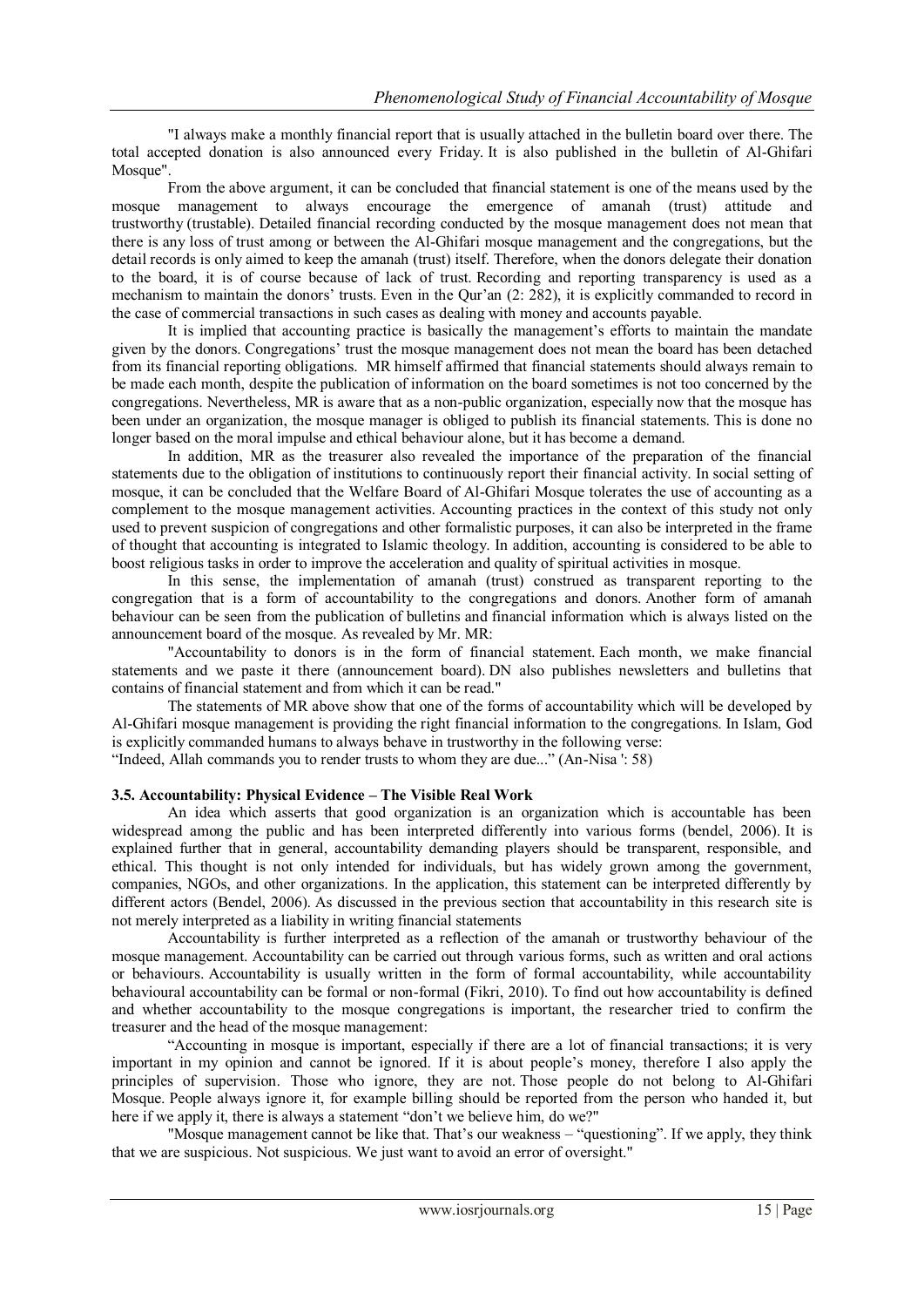From MR statements, it can be concluded that although the congregation is basically not too concerned with the financial statement as a form of accountability applied by mosque, but it does not mean that it is neglected. Mosque should still be responsible for making financial statements as an internal control for the mosque management. It is expected to further minimize the potential fraud that could possibly happen in the future.

Related to the interpretation of accountability from the congregation or the donor point of view, MR further stressed that trust and evidence is a form of accountability that cannot be interfered. If any congregation asks where the donated funds are allocated, the mosque management can show the actual evidence in the forms of physical building which is still being built. This is line with the statements of BB:

"The congregations believe because there are real evidences. Well, the proofs are the building, routine studies, and Pesma building. Those are the real evidences"

In addition, Mr. AHD added that so far the congregations believe the Al-Ghifari Mosque management because of the clear evidence shown by the management over the years. Evidences in the form of physical buildings and other facilities offered by Al-Ghifari are the forms of service to the congregation as recorded in the following interview:

"They still give a high amount of donation in the sense that they give donation easily, first because of "amanah (trust)". The trustworthy management is the evidence: from dirty to being clean, from bad to good, from nothing to something. That is something that they read. If the project has been completed, we will give the report."

The above statement suggests that basically accounting reporting from the perspective of the congregations is not too important. From the facts obtained from the statements of MR and AHD in the interviews, it can be concluded that, in the field, basically behavioural accountability is much more important than formal accountability or just a weekly publication of financial report published every Friday. Furthermore, according to MR, the management performance and physical building are sufficient as the accountability reporting in this mosque. The congregations are actually not too concern with the financial statement so that, up to now, after a decade the Al-Ghifari exists, there is no problem concerning with the use of Mosque's funds. MR asserted that congregations do not think that the mosque management will cheat. On the other hand, the mosque's performance and the existence of physical building and the development of the mosque form the accountability itself. However, MR emphasized the importance of financial statement as a form of accountability in the scope of religious organizations which is expected to prevent financial fraud.

Organizational behaviour and opinions above are expected to reflect the true public accountability. Accountability of mosque management to the community is accountability in the form of real action as expressed in the following verses:

And say, "Do [as you will], for Allah will see your deeds, and [so, will] His Messenger and the believers. And you will be returned to the Knower of the unseen and the witnessed, and He will inform you of what you used to do (At-Tawbah: 105)."

The mosque management has attempted to act in accordance with what is commanded in the Qur'an as a living guide for Muslims, that every man will be asked for their accountable for anything that they had done: QS. Qiyamah:  $36^1$  & QS. Al-Isra ':  $36^2$  and also to always keep records of financial transactions (Qur'an 2: 282) that are also applied in Al-Ghifari. Concerning with the view that the management organization is the recipient of the mandate of the worshipers, Al-Ghifari mosque tries to act in accordance with moral principles of Islam. The management has sought to maximize the potential of funds entrusted to them to be used as well as possible.

# **IV. Conclusion, Limitations Of The Research And Suggestions For Further Research 1. Conclusion**

1. The existence of mosque cannot be separated from the congregations, since the major source of funding of religious organization like mosque still relies on the donations from the congregations. As a consequence, the mosque committee shall report its accountability to the congregations.

2. Accounting practices reflecting the accountability of mosque management in managing fund are interpreted differently. In sharia, accounting practice is called as reckoning or muhasabah which is a reflection of spiritual action and devotion for a servant to the Lord. Accounting practices entirely built in the mosque are expected to obey the principles of muamalah (commercial transactions). It must contain the value of trust.

3. The finding of the research indicates that the congregations less need accountability in the form of reporting. The congregations prefer the behavioural accountability of mosque management as the form of evidence, as what have been performed by the mosque management. The congregations consider that behaviour

1

 $1$  Does man think that he will be left neglected? (without liability)

<sup>2</sup> Indeed, the hearing, the sight and the heart - about all those [one] will be questioned.